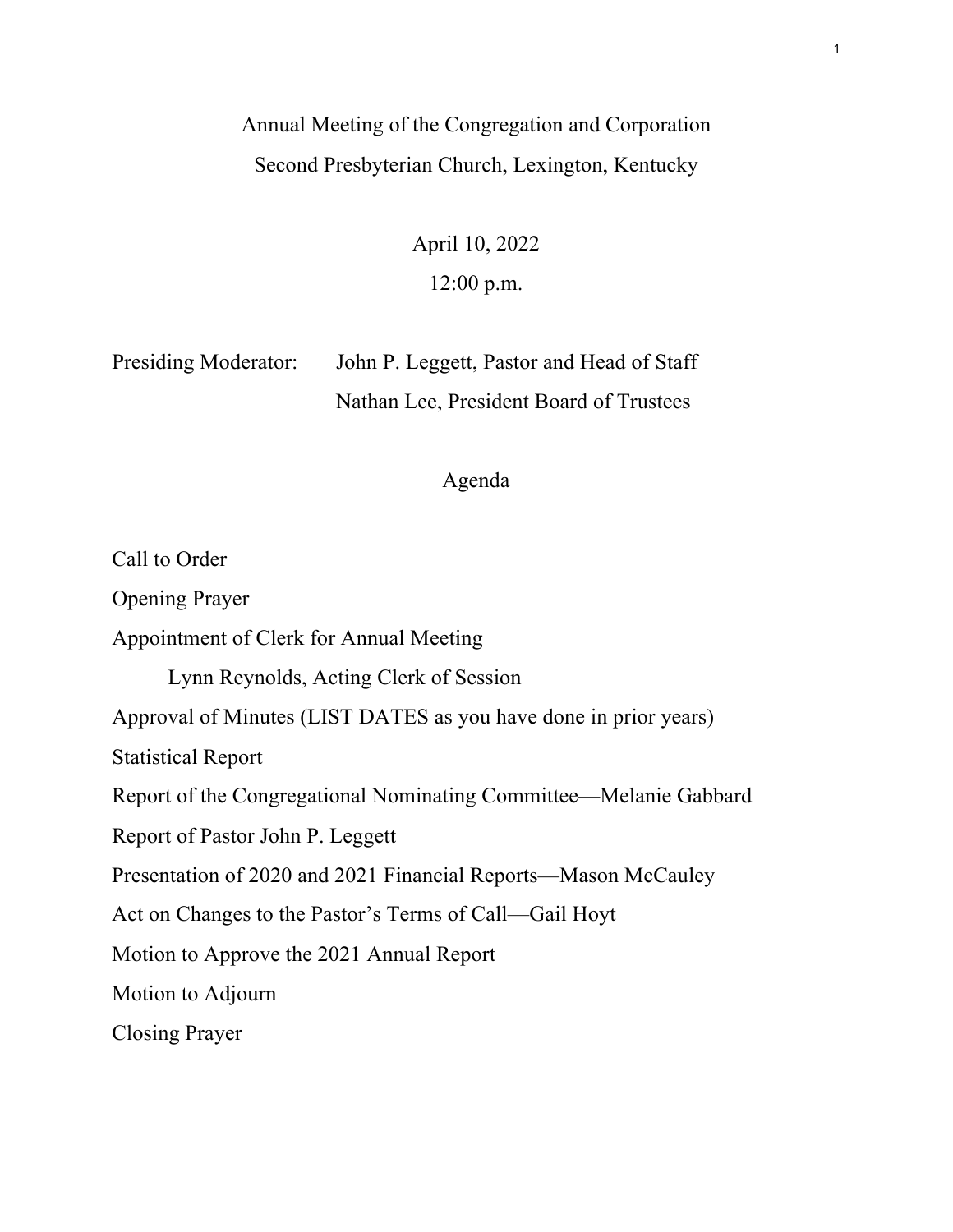# **2020 Membership Report**

| Membership as of 12/31/2019         | 701           |  |
|-------------------------------------|---------------|--|
| <b>Membership Additions in 2020</b> |               |  |
| Profession of Faith:                | 2             |  |
| <b>Reaffirmation of Faith:</b>      | 3             |  |
| United by Transfer of Letter:       | 15            |  |
| Reinstated:                         | $\mathcal{P}$ |  |
| <b>Total Additions in 2020</b>      | 22            |  |
| <b>Membership Losses in 2020</b>    |               |  |
| Transferred to Other Churches:      | ŋ             |  |
| Death:                              | 18            |  |
| Other Losses:                       | 6             |  |
| <b>Total Losses in 2020</b>         | 24            |  |
| Membership as of 12/31/2020         | 699           |  |
| <b>Baptisms</b>                     | 3             |  |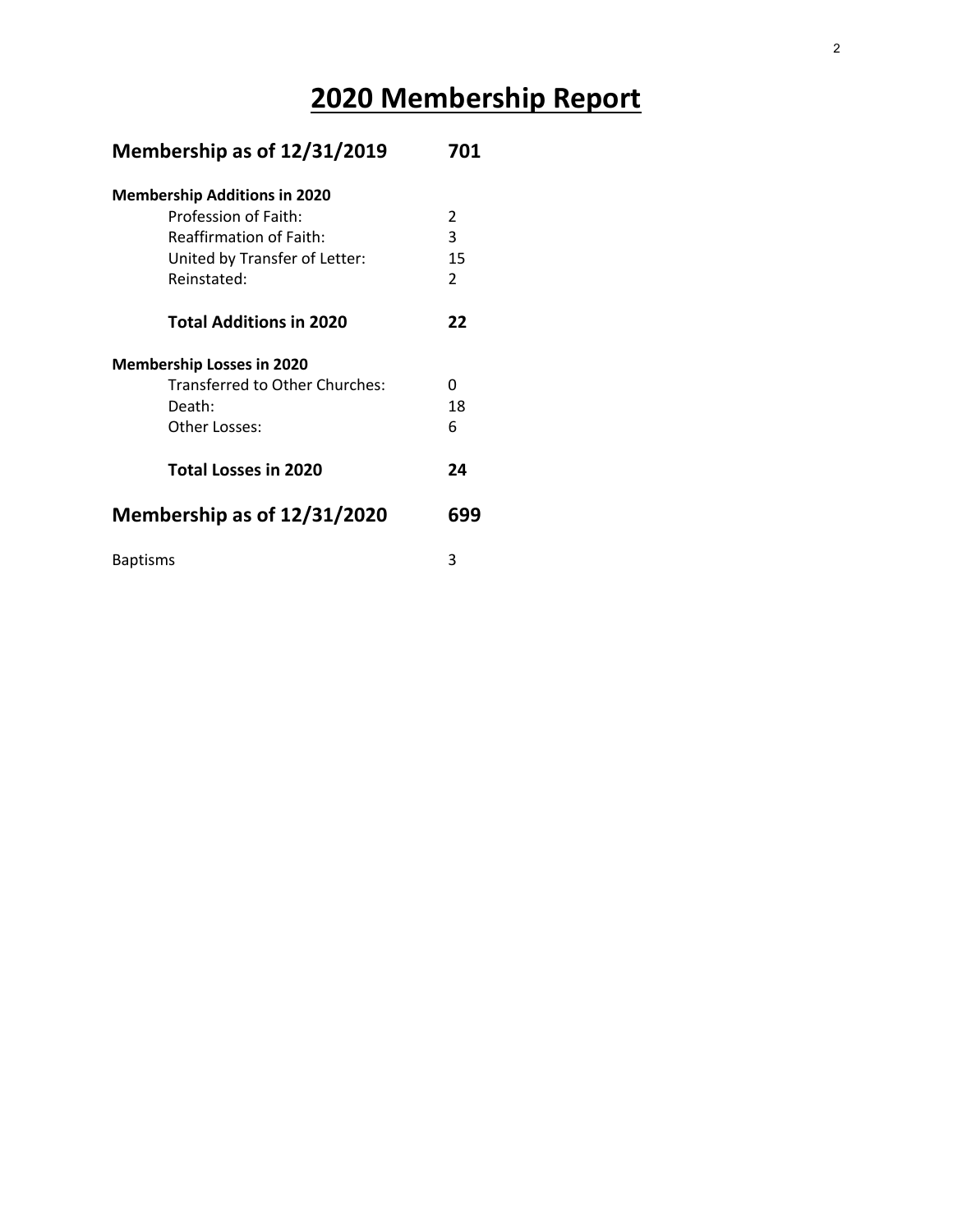# **2021 Membership Report**

| Membership as of 12/31/2020         | 699            |
|-------------------------------------|----------------|
| <b>Membership Additions in 2021</b> |                |
| Profession of Faith:                | 6              |
| <b>Reaffirmation of Faith:</b>      | 5              |
| United by Transfer of Letter:       | $\mathbf{1}$   |
| Reinstated:                         | $\overline{2}$ |
| <b>Total Additions in 2021</b>      | 14             |
| <b>Membership Losses in 2021</b>    |                |
| Transferred to Other Churches:      | U              |
| Death:                              | 20             |
| Other Losses:                       | 1              |
| <b>Total Losses in 2021</b>         | 21             |
| Membership as of 12/31/2021         | 692            |
| <b>Baptisms</b>                     | 6              |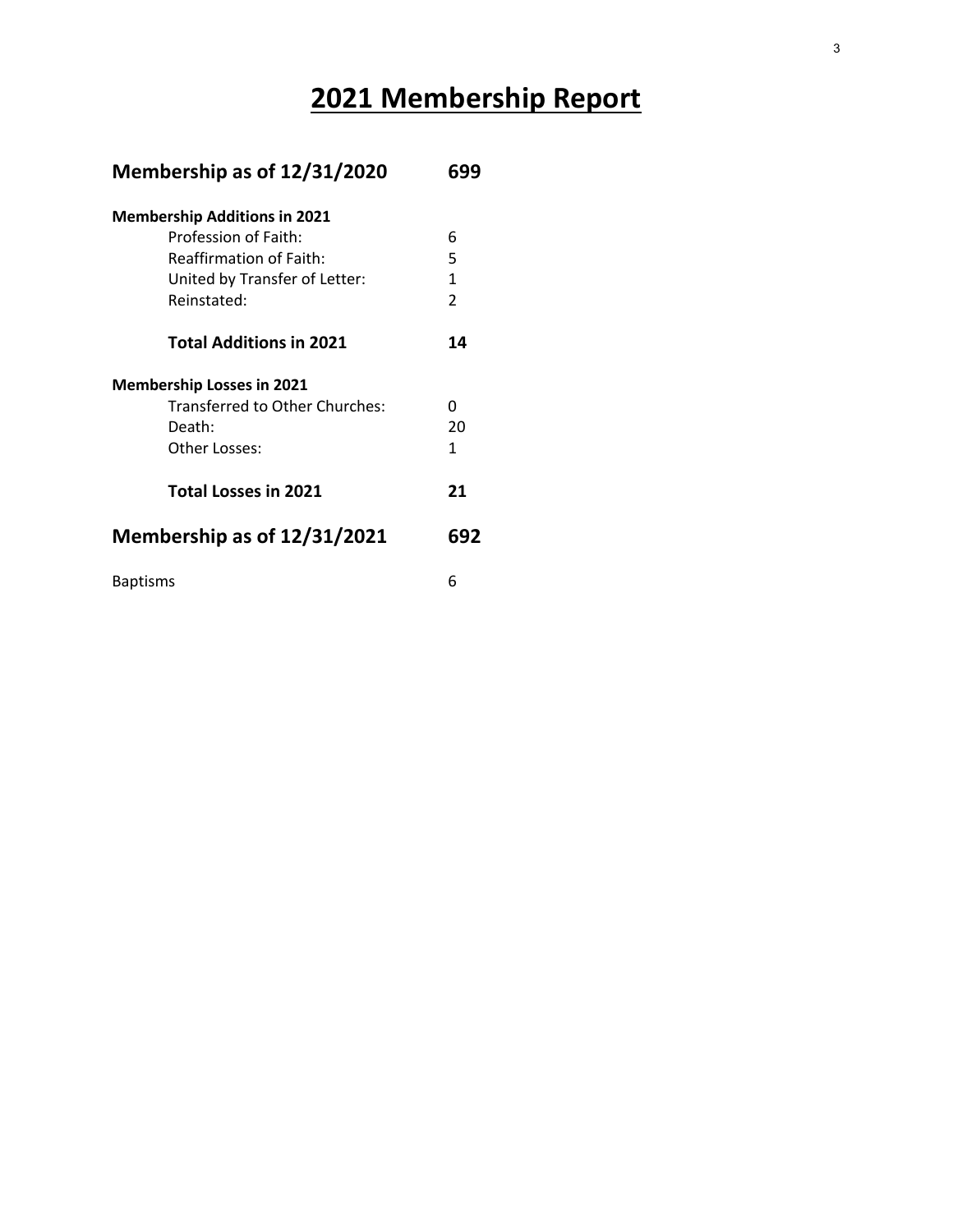|                                            |                          | <b>Annual</b> |                   | <b>Budget</b> |          |
|--------------------------------------------|--------------------------|---------------|-------------------|---------------|----------|
|                                            | <b>MTD Actual</b>        | <b>Budget</b> | <b>YTD Actual</b> | Remaining     | % Used   |
| <b>Revenues</b>                            |                          |               |                   |               |          |
| <b>CONTRIBUTIONS</b>                       |                          |               |                   |               |          |
| 041110 - Pledges-Current                   | 151,548                  | 1,048,289     | 1,044,194         | 4,095         | 99.61%   |
| 041120 - Pledges-Previous Year             | $\overline{\phantom{0}}$ | 8,000         | 15,832            | (7, 832)      | 197.90%  |
| 041130 - Pledges Next Year                 | 700                      | 45,000        | 700               | 44,300        | 1.56%    |
| 041210 - Plate-Identified Gifts            | 48,339                   | 150,000       | 134,754           | 15,246        | 89.84%   |
| 041215 - Plate-Loose Offering              |                          | 12,000        | 2,063             | 9,937         | 17.20%   |
| <b>Total CONTRIBUTIONS</b>                 | 200,587                  | 1,263,289     | 1,197,543         | 65,746        | 94.80%   |
| <b>OTHER REVENUE</b>                       |                          |               |                   |               |          |
| 043040 - Interest Income                   | 383                      | 6,000         | 5,398             | 602           | 89.96%   |
| 043050 - Misc. Income                      | $\overline{\phantom{a}}$ | 1,200         | 300               | 900           | 25.00%   |
| 043060 - Meals on Wheels                   | 250                      | 3,000         | 3,000             |               | 100.00%  |
| 043065 - SBA funds                         | $\overline{\phantom{a}}$ |               | 114,000           | (114,000)     | 0.00%    |
| <b>Total OTHER REVENUE</b>                 | 633                      | 10,200        | 122,698           | (112, 498)    | 1202.92% |
| <b>Total Revenues</b>                      | 201,220                  | 1,273,489     | 1,320,241         | (46, 752)     | 103.67%  |
| 043065 - SBA funds                         |                          |               | (114,000)         | 114,000       | 0.00%    |
| <b>Revenue without SBA funds</b>           | 201,220                  | 1,273,489     | 1,206,241         | 67,248        | 94.72%   |
| <b>Expenses</b>                            |                          |               |                   |               |          |
| <b>PERSONNEL</b>                           |                          |               |                   |               |          |
| <b>Pastoral</b>                            |                          |               |                   |               |          |
| <b>Total PERSONNEL</b>                     | 58,906                   | 693,889       | 661,854           | 32,036        | 95.38%   |
| <b>Total BENEVOLENCES</b>                  | 45,020                   | 200,000       | 198,331           | 1,669         | 99.17%   |
| <b>Total FAMILIES</b>                      | -                        | 1,500         | 145               | 1,355         | 9.68%    |
| <b>Total DEACONS</b>                       | 388                      | 515           | 510               | 4             | 99.13%   |
| <b>Total OUTREACH &amp; INVOLVEMENT</b>    |                          | 2,300         | 1,482             | 818           | 64.44%   |
| <b>Total FELLOWSHIP</b>                    | 32                       | 16,200        | 5,718             | 10,482        | 35.30%   |
| <b>Total CHILDREN'S MINISTRY</b>           | 1,466                    | 11,150        | 8,105             | 3,045         | 72.69%   |
| <b>Total ADULT EDUCATION</b>               | 777                      | 1,250         | 1,396             | (146)         | 111.66%  |
| <b>Total YOUTH MINISTRY</b>                | 254                      | 8,300         | 2,853             | 5,447         | 34.37%   |
| <b>Total MUSIC AND WORSHIP</b>             | 2,054                    | 28,550        | 21,962            | 6,588         | 76.92%   |
| <b>Total ADMINISTRATION</b>                | 2,630                    | 61,100        | 54,923            | 6,177         | 89.89%   |
| <b>Total BUILDING MAINTENANCE</b>          | 12,381                   | 284,200       | 285,422           | (1, 222)      | 100.43%  |
| <b>Total Transfers into Trustee Budget</b> | (2,500)                  | (30,000)      | (30,000)          |               | 0.00%    |
| <b>Total Expenses</b>                      | 121,408                  | 1,278,954     | 1,212,701         | 66,253        | 94.82%   |
| <b>Net Operating Total</b>                 | 79,812                   | (5, 465)      | (6, 460)          | 995           | 0.00%    |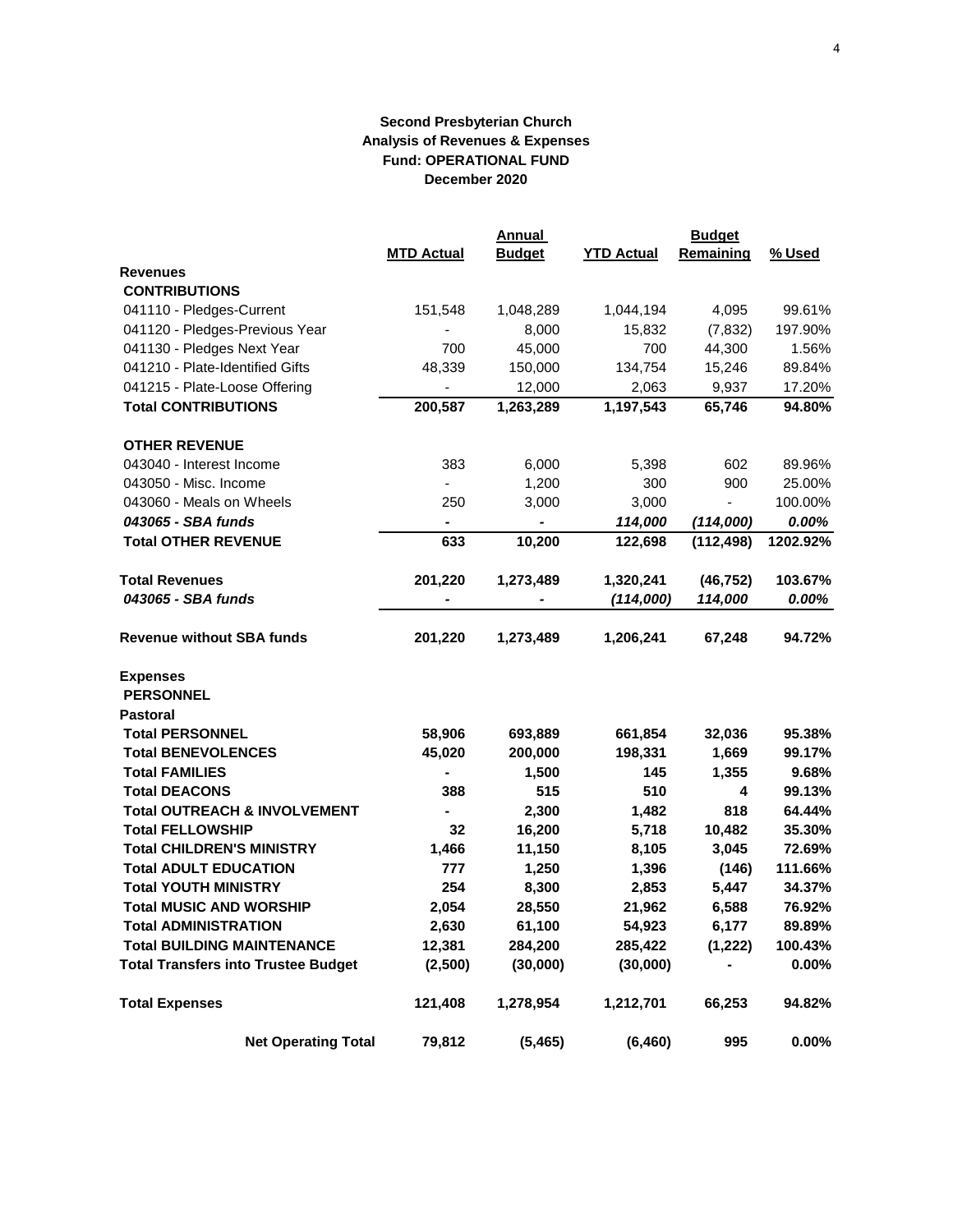|                                              |                   | Annual        |                             | <b>Budget</b>                |         |
|----------------------------------------------|-------------------|---------------|-----------------------------|------------------------------|---------|
|                                              | <b>MTD Actual</b> | <b>Budget</b> | <b>YTD Actual Remaining</b> |                              | % Used  |
| <b>Expenses</b>                              |                   |               |                             |                              |         |
| <b>BENEVOLENCES</b>                          |                   |               |                             |                              |         |
| <b>DENOMINATION</b>                          |                   |               |                             |                              |         |
| 051110 - Unified Giving                      | 14,393            | 57,571        | 57,571                      |                              | 100.00% |
| 051120 - Denom. Per Capita                   | 6,814             | 27,254        | 27,254                      |                              | 100.00% |
| <b>Total DENOMINATION</b>                    | 21,206            | 84,825        | 84,825                      |                              | 100.00% |
| <b>SECOND CHURCH</b>                         |                   |               |                             |                              |         |
| 051321 - Benevolence/Emergency Aid           | 400               | 1,200         | 1,064                       | 136                          | 88.67%  |
| 051520 - Mission Discretionary               | 315               | 500           | 391                         | 109                          | 78.24%  |
| 051522 - Mission Closet                      |                   | 250           | 54                          | 196                          | 21.46%  |
| 051523 - Prayer Shawl Ministry               | 200               | 200           | 200                         | $\overline{\phantom{0}}$     | 100.00% |
| 051611 - Earth Care Ministries               |                   | 800           | 360                         | 440                          | 45.00%  |
| 051665 - MOW & PreSchool bldg support        | 2,500             | 30,000        | 30,000                      | $\overline{\phantom{a}}$     | 100.00% |
| 051712 - Youth Scholarship Fund              | 83                | 1,000         | 1,000                       | $\overline{\phantom{a}}$     | 100.00% |
| <b>Total SECOND CHURCH</b>                   | 3,498             | 33,950        | 33,069                      | 881                          | 97.40%  |
| <b>LEXINGTON</b>                             |                   |               |                             |                              |         |
| 051320 - Meals on Wheels                     | 306               | 1,225         | 1,225                       | $\overline{\phantom{0}}$     | 100.00% |
| 051322 - Canaan House Fellowship             | 1,430             | 2,000         | 1,973                       | 27                           | 98.64%  |
| 051510 - Canaan House                        | 2,500             | 10,000        | 10,000                      |                              | 100.00% |
| 051530 - Hope Center                         | 1,000             | 4,000         | 4,000                       |                              | 100.00% |
| 051533 - Hope Center-Special Meals           | 1,694             | 1,850         | 1,771                       | 79                           | 95.74%  |
| 051534 - Hope Center C & C                   | 522               | 2,000         | 2,000                       |                              | 100.00% |
| 051570 - Black Church Coalition              | 938               | 3,750         | 3,750                       | $\overline{a}$               | 100.00% |
| 051571 - Black Church Coalition Meal         |                   | 350           | 268                         | 82                           | 76.59%  |
| 051585 - ROSM                                | 450               | 1,800         | 1,800                       | $\overline{a}$               | 100.00% |
| 051590 - Westminster Village                 | 375               | 4,500         | 4,500                       | $\overline{\phantom{0}}$     | 100.00% |
| 051625 - Habitat for Humanity                | 417               | 5,000         | 5,000                       |                              | 100.00% |
| 051637 - BUILD                               | 1,175             | 4,700         | 4,700                       | $\overline{\phantom{a}}$     | 100.00% |
| 051650 - Ronald McDonald House Mnthly Dinner | 622               | 900           | 900                         | $\overline{\phantom{0}}$     | 99.96%  |
| 051655 - The Well at Lexington               | 438               | 1,750         | 1,750                       | $\overline{\phantom{0}}$     | 100.00% |
| 051666 - Room in the Inn                     | ÷                 | 600           | $\frac{1}{2}$               | 600                          | 0.00%   |
| 051672 - Interfaith Counseling Center        | 175               | 700           | 700                         | $\overline{\phantom{0}}$     | 100.00% |
| 051673 - Pre-School                          | 500               | 2,000         | 2,000                       | -                            | 100.00% |
| 051674 - Arbor Youth Services                | 500               | 2,000         | 2,000                       | $\qquad \qquad \blacksquare$ | 100.00% |
| <b>Total LEXINGTON</b>                       | 13,040            | 49,125        | 48,337                      | 788                          | 98.40%  |
| <b>KENTUCKY/REGION</b>                       |                   |               |                             |                              |         |
| 051620 - KY Refugee Ministries               | 250               | 1,000         | 1.000                       |                              | 100.00% |
| 051627 - Independent Transp. Network         | 250               | 1,000         | 1,000                       |                              | 100.00% |
| 051640 - Central KY Radio Eye (CKRE)         | 250               | 1,000         | 1,000                       |                              | 100.00% |
| 051715 - Buckhorn                            | 1,375             | 5,500         | 5,500                       | $\overline{\phantom{a}}$     | 100.00% |
| 051730 - Louisville Theological Seminary     | 500               | 2,000         | 2,000                       | $\overline{\phantom{a}}$     | 100.00% |
| 057123 - Maxwell Legal Clinic                | 250               | 1,000         | 1,000                       |                              | 100.00% |
| <b>Total KENTUCKY/REGION</b>                 | 2,875             | 11,500        | 11,500                      | $\overline{\phantom{0}}$     | 100.00% |
| <b>INTERNATIONAL</b>                         |                   |               |                             |                              |         |
| 051634 - Honduras                            | 375               | 4,500         | 4,500                       | $\overline{\phantom{0}}$     | 100.00% |
| 051930 - James & Jodi McGill                 | 750               | 3,000         | 3,000                       | $\overline{\phantom{0}}$     | 100.00% |
| 051952 - Doug Dicks                          | 750               | 3,000         | 3,000                       | $\overline{\phantom{0}}$     | 100.00% |
| 051970 - Freedom thru Friendship             | 250               | 1,000         | 1,000                       | $\overline{\phantom{0}}$     | 100.00% |
| 051974 - Forman Christian Scholarship        | 775               | 3,100         | 3,100                       |                              | 100.00% |
| 051975 - Dori Hjalmarson                     | 750               | 3,000         | 3,000                       |                              | 100.00% |
| 051976 - Luta & Jeremy Garbat-Welch          | 750               | 3,000         | 3,000                       | -                            | 100.00% |
| <b>Total INTERNATIONAL</b>                   | 4,400             | 20,600        | 20,600                      | $\blacksquare$               | 100.00% |
|                                              |                   |               |                             |                              |         |
| <b>Total BENEVOLENCES</b>                    | 45,020            | 200,000       | 198,331                     | 1,669                        | 99.17%  |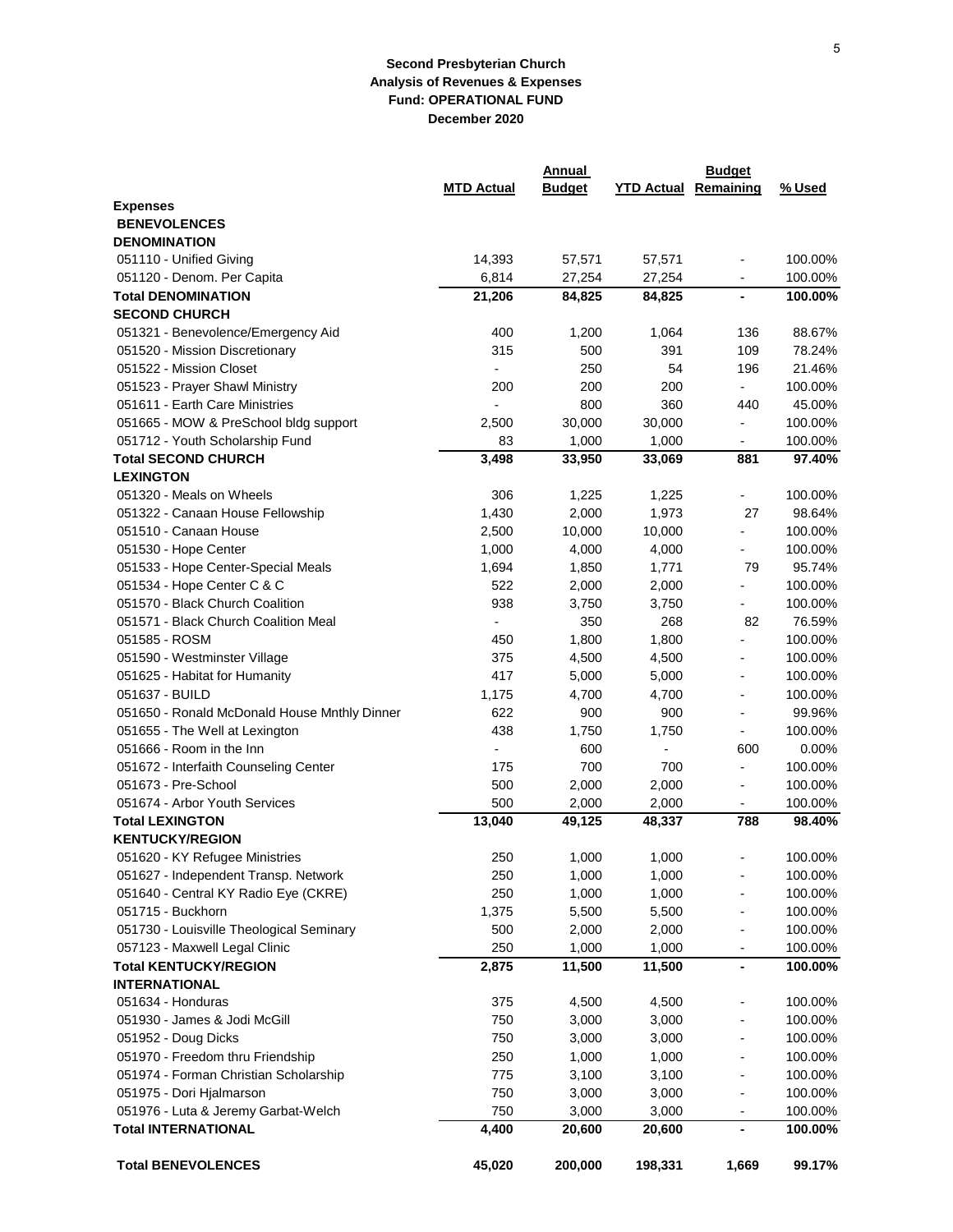|                                                      | <b>MTD Actual</b> | <b>YTD Actual</b> |
|------------------------------------------------------|-------------------|-------------------|
| <b>Other Revenues</b>                                |                   |                   |
| <b>SPECIAL OFFERINGS</b>                             |                   |                   |
| 041401 - One Great Hour of Sharing                   | 50                | 5,445             |
| 041403 - Joy Christmas Offering                      | 1,350             | 1,570             |
| 041404 - Peacemaking                                 | 25                | 450               |
| 041405 - Habitat for Humanity                        |                   | 7,330             |
| 041409 - Christmas Baskets-Westmin                   | 3,376             | 3,556             |
| 041412 - Pentecost Offering                          |                   | 270               |
| 041435 - Buckhorn                                    | 1,800             | 2,663             |
| 041447 - God's Pantry                                | 10                | 290               |
| 041450 - Hope Center                                 | 4                 | 889               |
| 041454 - Meals on Wheels donations                   | 120               | 3,260             |
| <b>Total SPECIAL OFFERINGS</b>                       | 6,735             | 25,723            |
| <b>SPECIAL OFFERINGS PD OUT</b>                      |                   |                   |
| 052012 - Pentecost Offering                          | 270               | 270               |
| 052020 - One Great Hour of Sharing                   | 290               | 5,445             |
| 052040 - Joy Christmas Offering                      | 1,570             | 1,570             |
| 052060 - Peacemaking                                 | 450               | 450               |
| 052170 - Christmas Baskets-Westmin (moved to #81552) | 3,556             | 3,556             |
| 052120 - Buckhorn                                    | 2,340             | 2,663             |
| 052160 - Hope Center                                 | 29                | 889               |
| 052190 - God's Pantry                                | 290               | 290               |
| 052200 - Habitat for Humanity (moved to restricted)  | ۰                 | 7,330             |
| 052257 - Meals on Wheels                             | 120               | 3,260             |
| <b>Total SPECIAL OFFERINGS distributed</b>           | 8,915             | 25,723            |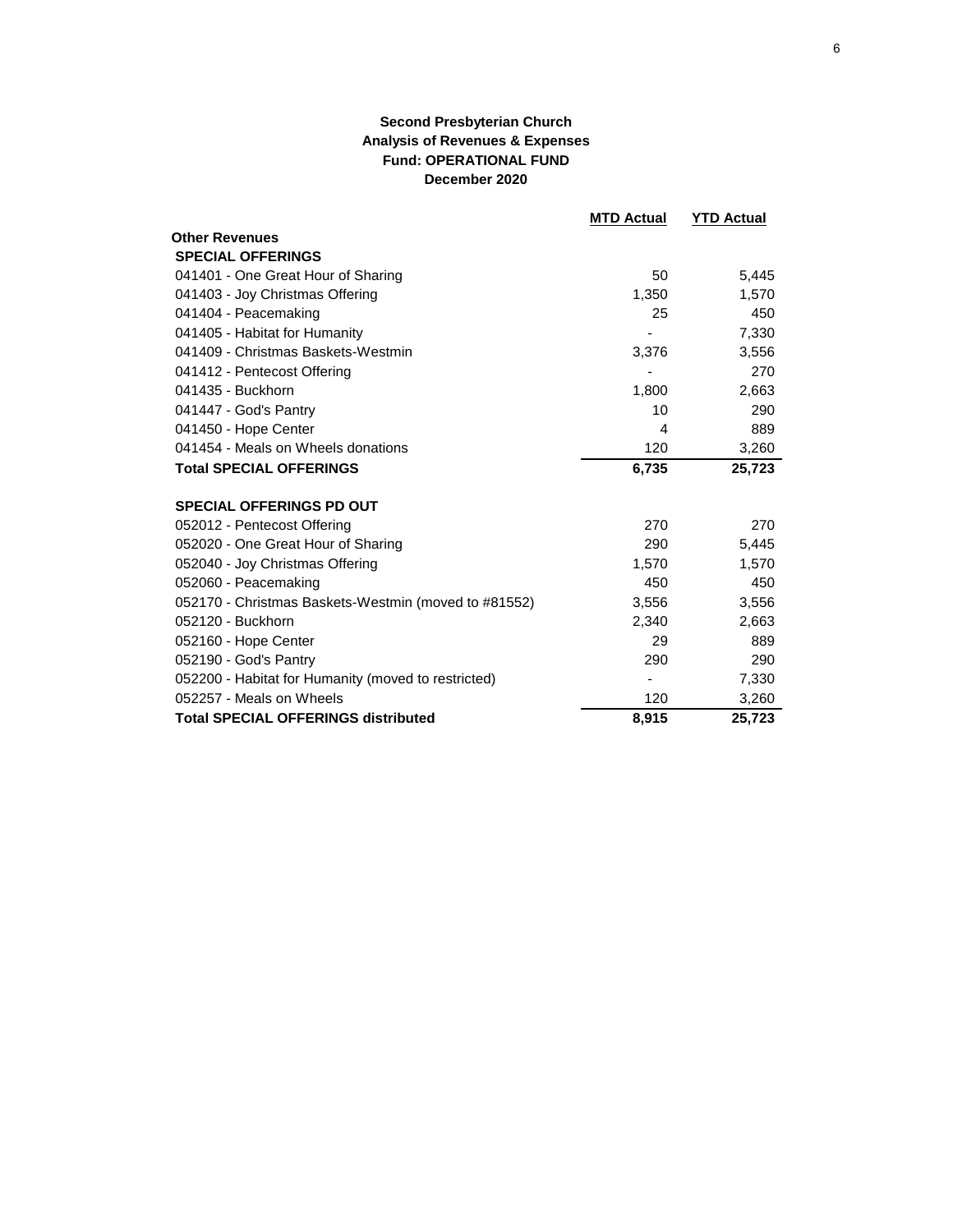|                                     | <b>Beginning</b> |         |                          |                |
|-------------------------------------|------------------|---------|--------------------------|----------------|
|                                     | <b>Balance</b>   | Revenue | <b>Expenses</b>          | <b>Balance</b> |
| <b>MISSION</b>                      |                  |         |                          |                |
| 081330 - Habitat for Humanity       | 11,693           | 417     |                          | 12,110         |
| 081434 - Ministry Candidate Support | 131              | ٠       |                          | 131            |
| 081436 - Mission - Special gifts    | 6.915            | 500     | 25                       | 7,890          |
| 081448 - INT Mission Trips- Escrow  | 5,050            | ٠       | $\overline{\phantom{0}}$ | 5,050          |
| 081462 - Buckhorn - Special Gifts   | 4,958            | 77      | 947                      | 4,088          |
| 081504 - Alternative Gifts (Malawi) |                  | 1,150   | $\overline{\phantom{0}}$ | 1,150          |
| <b>Total MISSION</b>                | 28,747           | 2.144   | 972                      | 30.419         |

|                                               | <b>Beginning</b> |                          |                          | <b>Ending</b>  |
|-----------------------------------------------|------------------|--------------------------|--------------------------|----------------|
| <b>IN/OUT Flow through Accounts</b>           | <b>Balance</b>   | <b>Revenue</b>           | <b>Expenses</b>          | <b>Balance</b> |
| <b>MISSION</b>                                |                  |                          |                          |                |
| 081180 - Buckhorn - Meals                     | 260              | ۰                        | ٠                        | 260            |
| 081230 - Hope Center Blankets                 |                  | 475                      | 454                      | 21             |
| 081258 - Honduras Mission Trips               | 57.357           | 5.199                    | 2                        | 62,554         |
| 081423 - Hope Center Coffee                   | 876              | 451                      | 541                      | 786            |
| 081500 - Peace Offering                       |                  | 225                      | ۰                        | 225            |
| 081541 - Malawi Trip deposits                 | 20               | $\overline{\phantom{0}}$ | $\overline{\phantom{0}}$ | 20             |
| 081551 - Equal Exchange Coffee                | 913              | -                        | 464                      | 449            |
| 081552 - West. Min. Village Op & Reserve Fund | 13.114           | 4,056                    | 4.681                    | 12,489         |
| 081574 - Youth Mission Fund                   | 8,857            | 83                       |                          | 8,940          |
| <b>Total MISSION</b>                          | 81.397           | 10.489                   | 6.142                    | 85.744         |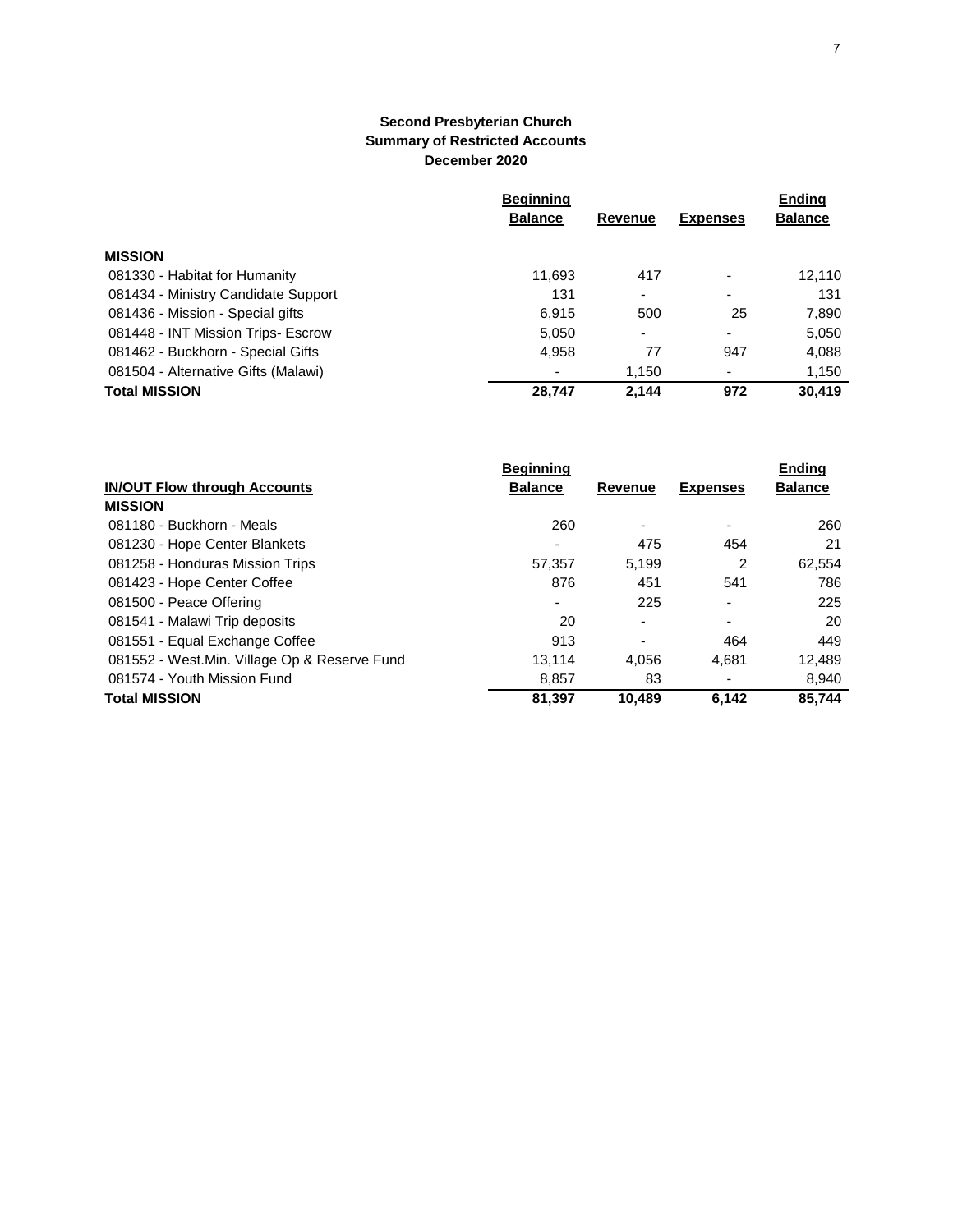|                                            |         |                                 | <b>YTD Actual</b> | <b>Budget</b><br>Remaining | % Used   |
|--------------------------------------------|---------|---------------------------------|-------------------|----------------------------|----------|
| <b>Revenues</b>                            |         | <b>MTD Actual Annual Budget</b> |                   |                            |          |
| <b>CONTRIBUTIONS</b>                       |         |                                 |                   |                            |          |
| 041110 - Pledges-Current                   | 130,480 | 1,044,200                       | 1,101,730         | (57, 530)                  | 105.51%  |
| 041120 - Pledges-Previous Year             |         | 15,830                          | 9,973             | 5,857                      | 63.00%   |
| 041130 - Pledges Next Year                 | 20,534  | 700                             | 29,534            | (28, 834)                  | 4219.21% |
| 041210 - Plate-Identified Gifts            | 43,280  | 134,755                         | 152,744           | (17,989)                   | 113.35%  |
| 041215 - Plate-Loose Offering              | 515     | 2,065                           | 2,957             | (892)                      | 143.20%  |
| <b>Total CONTRIBUTIONS</b>                 | 194,809 | 1,197,550                       | 1,296,938         | (99, 388)                  | 108.30%  |
| <b>OTHER REVENUE</b>                       |         |                                 |                   |                            |          |
| 043040 - Interest Income                   | 292     | 5,400                           | 2,519             | 2,881                      | 46.65%   |
| 043050 - Misc. Income                      |         | 300                             |                   | 300                        | 0.00%    |
| 043060 - Meals on Wheels                   | 250     | 3,000                           | 3,000             | $\overline{\phantom{a}}$   | 100.00%  |
| <b>Total OTHER REVENUE</b>                 | 542     | 8,700                           | 5,519             | 3,181                      | 63.44%   |
| Total Revenues                             | 195,351 | 1,206,250                       | 1,302,457         | (96, 207)                  | 107.98%  |
| <b>Expenses</b>                            |         |                                 |                   |                            |          |
| <b>Total PERSONNEL</b>                     | 50,129  | 693,889                         | 613,211           | 80,678                     | 88.37%   |
| <b>Total BENEVOLENCES</b>                  | 65,922  | 206,000                         | 206,000           | $\blacksquare$             | 100.00%  |
| <b>Total FAMILIES</b>                      |         | 1,500                           | Ξ.                | 1,500                      | 0.00%    |
| <b>Total DEACONS</b>                       |         | 515                             | 489               | 26                         | 94.96%   |
| <b>Total OUTREACH &amp; INVOLVEMENT</b>    |         | 2,300                           | 196               | 2,104                      | 8.54%    |
| <b>Total FELLOWSHIP</b>                    | 7,798   | 16,200                          | 9,269             | 6,931                      | 57.21%   |
| <b>Total CHILDREN'S MINISTRY</b>           | 620     | 11,150                          | 7,774             | 3,376                      | 69.73%   |
| <b>Total ADULT EDUCATION</b>               | (5)     | 1,250                           | 1,122             | 128                        | 89.76%   |
| <b>Total YOUTH MINISTRY</b>                | 367     | 8,300                           | 5,386             | 2,914                      | 64.90%   |
| <b>Total MUSIC AND WORSHIP</b>             | 4,381   | 28,550                          | 28,166            | 384                        | 98.66%   |
| <b>Total ADMINISTRATION</b>                | 2,398   | 61,100                          | 52,921            | 8,179                      | 86.61%   |
| <b>Total BUILDING MAINTENANCE</b>          | 34,517  | 284,200                         | 305,979           | (21, 779)                  | 107.66%  |
| <b>Mission Transfer- MOW &amp; Ec Pres</b> | (2,500) | (30,000)                        | (30,000)          |                            | 0.00%    |
| <b>Total Expenses</b>                      | 163,627 | 1,284,954                       | 1,200,513         | 84,441                     | 93.43%   |
| <b>Net Total</b>                           | 31,724  | (78, 704)                       | 101,944           | (180, 648)                 |          |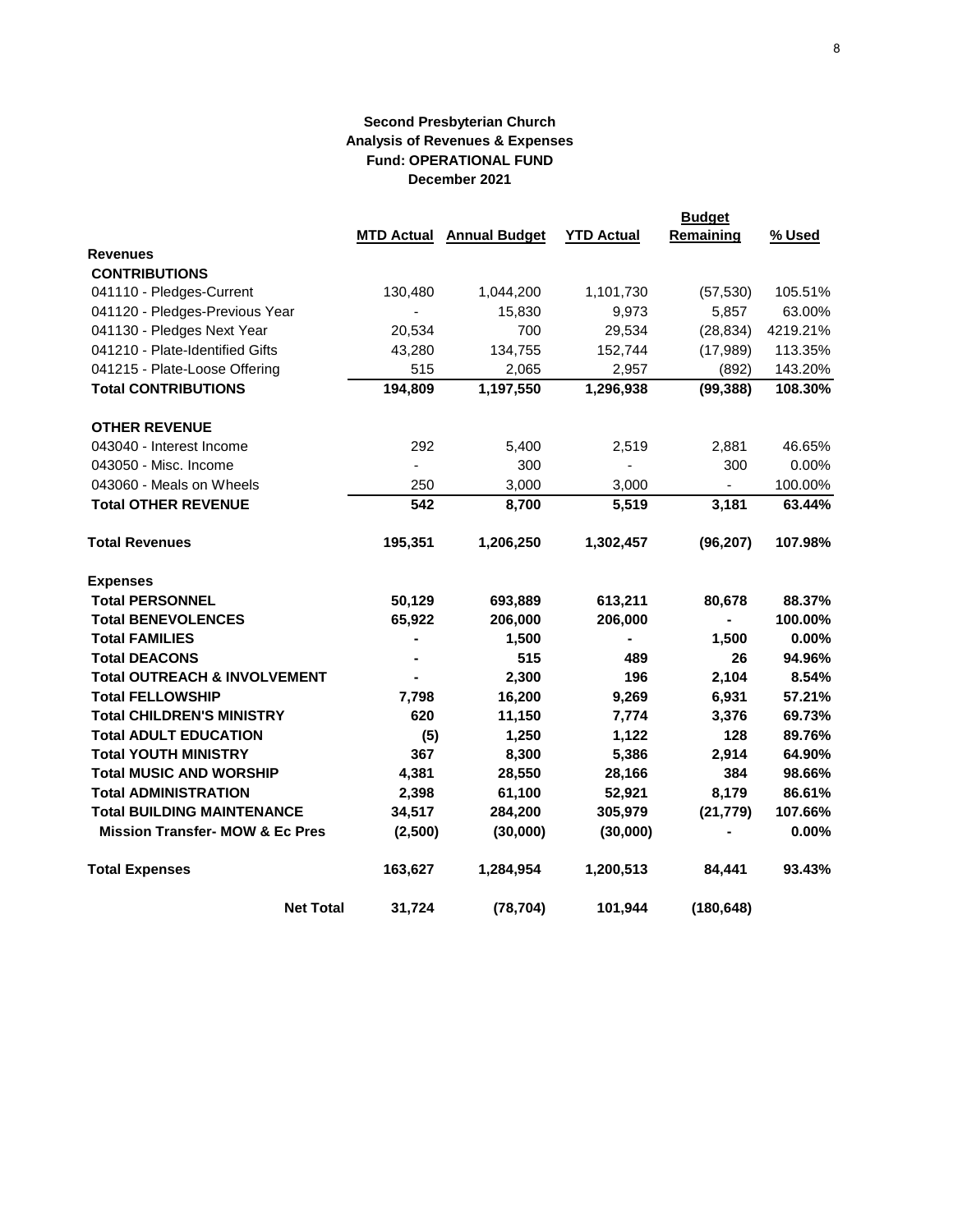|                                          | <u>MTD</u>    | <b>Annual</b> |                   | <b>Budget</b>                |         |  |  |
|------------------------------------------|---------------|---------------|-------------------|------------------------------|---------|--|--|
| <b>Expenses</b>                          | <b>Actual</b> | <b>Budget</b> | <b>YTD Actual</b> | Remaining                    | % Used  |  |  |
| <b>BENEVOLENCES</b>                      |               |               |                   |                              |         |  |  |
| <b>DENOMINATION</b>                      |               |               |                   |                              |         |  |  |
| 051110 - Unified Giving                  | 14,393        | 57,571        | 57,571            | ٠                            | 100.00% |  |  |
| 051120 - Denom. Per Capita               | 6,742         | 26,967        | 26,967            |                              | 100.00% |  |  |
| <b>Total DENOMINATION</b>                | 21,134        | 84,538        | 84,538            | $\blacksquare$               | 100.00% |  |  |
| <b>SECOND CHURCH</b>                     |               |               |                   |                              |         |  |  |
| 051321 - Benevolence/Emergency Aid       | 2,022         | 2,147         | 2,147             | ÷,                           | 100.00% |  |  |
| 051520 - Mission Discretionary           | 1,082         | 1,500         | 1,500             |                              | 100.00% |  |  |
| 051521 - Mission Contingency             | 20,600        | 20,600        | 20,600            | ٠                            | 100.00% |  |  |
| 051522 - Mission Closet                  | 103           | 250           | 250               |                              | 100.00% |  |  |
| 051523 - Prayer Shawl Ministry           | 200           | 200           | 200               |                              | 100.00% |  |  |
| 051611 - Earth Care Ministries           | 285           | 800           | 800               | -                            | 100.00% |  |  |
| 051665 - MOW & PreSchool bldg support    | 2,500         | 30,000        | 30,000            | -                            | 100.00% |  |  |
| <b>Total SECOND CHURCH</b>               | 26,792        | 55,497        | 55,497            | $\blacksquare$               | 100.00% |  |  |
| <b>LEXINGTON</b>                         |               |               |                   |                              |         |  |  |
| 051320 - Meals on Wheels                 | 306           | 1,225         | 1,225             | $\qquad \qquad \blacksquare$ | 100.00% |  |  |
| 051322 - Canaan House Fellowship         | 965           | 2,000         | 2,000             | ٠                            | 100.00% |  |  |
| 051510 - Canaan House                    | 2,500         | 10,000        | 10,000            | ٠                            | 100.00% |  |  |
| 051533 - Hope Center-Special Meals       | 1,794         | 1,850         | 1,850             | ÷,                           | 99.98%  |  |  |
| 051534 - Hope Center C & C               | 1,009         | 2,000         | 2,000             | $\overline{\phantom{0}}$     | 100.00% |  |  |
| 051565 - The Nest                        | 125           | 500           | 500               | $\blacksquare$               | 100.00% |  |  |
| 051570 - Black Church Coalition          | 938           | 3,750         | 3,750             | ٠                            | 100.00% |  |  |
| 051585 - ROSM                            | 450           | 1,800         | 1,800             | ÷,                           | 100.00% |  |  |
| 051590 - Westminster Village             | 375           | 4,500         | 4,500             | $\qquad \qquad \blacksquare$ | 100.00% |  |  |
| 051637 - BUILD                           | 1,175         | 4,700         | 4,700             | $\qquad \qquad \blacksquare$ | 100.00% |  |  |
| 051655 - The Well at Lexington           | 438           | 1,750         | 1,750             | ٠                            | 100.00% |  |  |
| 051670 - Step by Step                    | 125           | 500           | 500               | $\qquad \qquad \blacksquare$ | 100.00% |  |  |
| 051672 - Interfaith Counseling Center    | 175           | 700           | 700               | -                            | 100.00% |  |  |
| 051673 - Pre-School                      | 500           | 2,000         | 2,000             | $\overline{a}$               | 100.00% |  |  |
| 051674 - Arbor Youth Services            | 248           | 990           | 990               | -                            | 100.00% |  |  |
| <b>Total LEXINGTON</b>                   | 11,121        | 38,265        | 38,265            | $\blacksquare$               | 100.00% |  |  |
| <b>KENTUCKY/REGION</b>                   |               |               |                   |                              |         |  |  |
| 051627 - Independent Transp. Network     | 250           | 1,000         | 1,000             |                              | 100.00% |  |  |
| 051640 - Central KY Radio Eye (CKRE)     | 250           | 1,000         | 1,000             |                              | 100.00% |  |  |
| 051715 - Buckhorn                        | 1,375         | 5,500         | 5,500             |                              | 100.00% |  |  |
| 051730 - Louisville Theological Seminary | 500           | 2,000         | 2,000             |                              | 100.00% |  |  |
| 057123 - Maxwell Legal Clinic            | 250           | 1,000         | 1,000             |                              | 100.00% |  |  |
| <b>Total KENTUCKY/REGION</b>             | 2,625         | 10,500        | 10,500            |                              | 100.00% |  |  |
| <b>INTERNATIONAL</b>                     |               |               |                   |                              |         |  |  |
| 051634 - Honduras                        |               | 200           | 200               |                              | 100.00% |  |  |
| 051930 - James & Jodi McGill             | 800           | 3,200         | 3,200             |                              | 100.00% |  |  |
| 051952 - Doug Dicks                      | 800           | 3,200         | 3,200             |                              | 100.00% |  |  |
| 051970 - Freedom thru Friendship         | 250           | 1,000         | 1,000             |                              | 100.00% |  |  |
| 051974 - Forman Christian Scholarship    | 800           | 3,200         | 3,200             |                              | 100.00% |  |  |
| 051975 - Dori Hjalmarson                 | 800           | 3,200         | 3,200             |                              | 100.00% |  |  |
| 051976 - Luta & Jeremy Garbat-Welch      | 800           | 3,200         | 3,200             |                              | 100.00% |  |  |
| <b>Total INTERNATIONAL</b>               | 4,250         | 17,200        | 17,200            | -<br>$\blacksquare$          | 100.00% |  |  |
|                                          |               |               |                   |                              |         |  |  |
| <b>Total BENEVOLENCES</b>                | 65,922        | 206,000       | 206,000           |                              | 100.00% |  |  |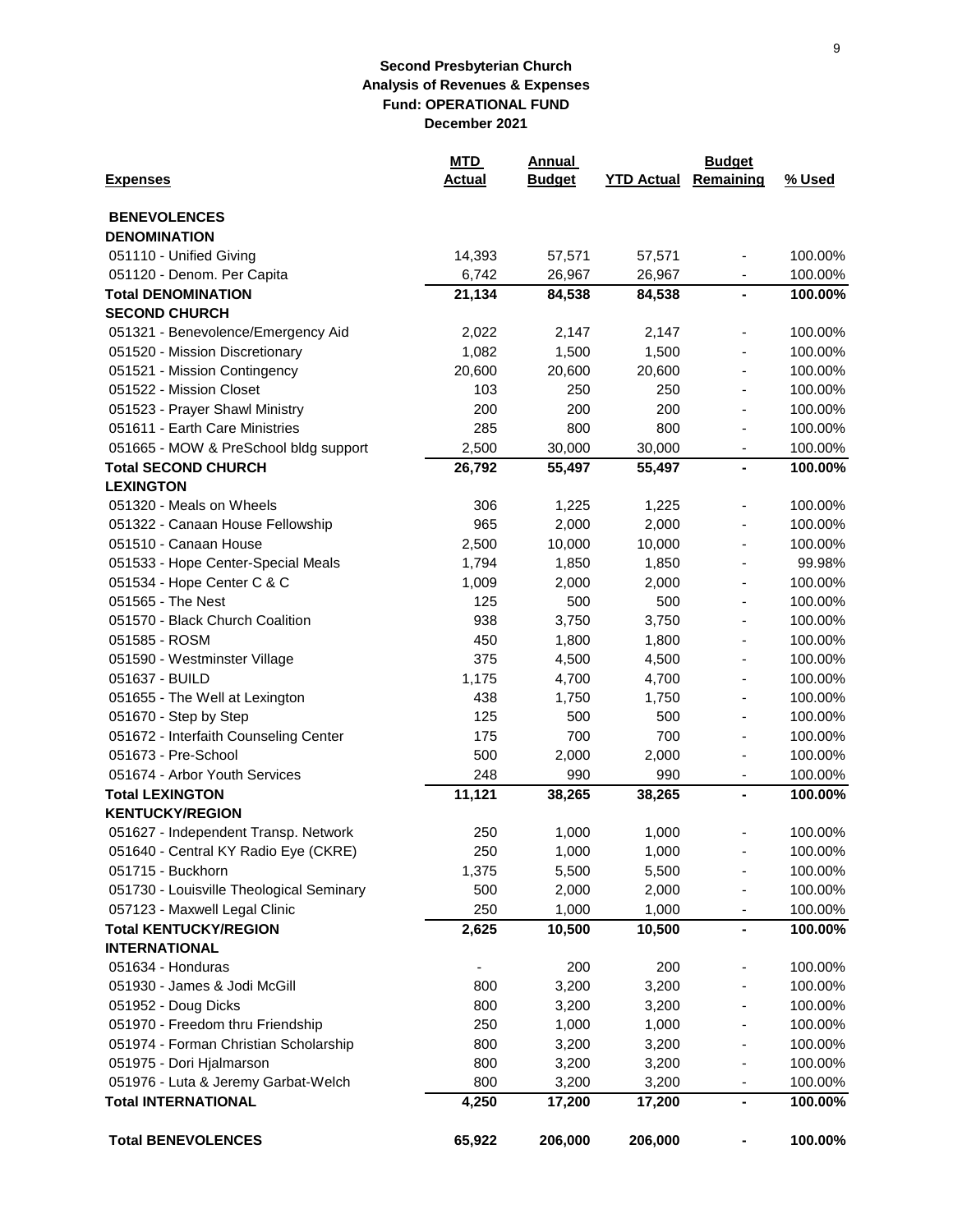|                                              | <b>Beg Bal</b> | Revenue | <b>Expenses</b> | <b>End Bal</b> |
|----------------------------------------------|----------------|---------|-----------------|----------------|
| <b>IN/OUT Flow through Accounts</b>          |                |         |                 |                |
| <b>CHRISTIAN EDUCATION</b>                   |                |         |                 |                |
| 081087 - Advent Devotional                   | 580            |         |                 | 580            |
| 081485 - Pace-Warren Lecture Serie           | 402            |         |                 | 402            |
| <b>Total CHRISTIAN EDUCATION</b>             | 982            |         |                 | 982            |
| <b>MISSION</b>                               |                |         |                 |                |
| 081180 - Buckhorn - Meals                    | 260            |         |                 | 260            |
| 081230 - Hope Center Blankets                | ä,             | 328     | 258             | 70             |
| 081258 - Honduras Mission Trips              | 65,256         | 2,000   | ÷,              | 67,256         |
| 081275 - Disaster Relief                     | $\frac{1}{2}$  | 2,901   |                 | 2,901          |
| 081360 - Joy Offering                        | $\blacksquare$ | 2,099   |                 | 2,099          |
| 081423 - Hope Center Coffee                  | 966            | 60      | 96              | 931            |
| 081551 - Equal Exchange Coffee               | 627            | 206     | 238             | 595            |
| 081552 - West.Min. Village Op & Reserve Fund | 17,034         | 3,555   | 6,486           | 14,103         |
| 081574 - Youth Mission Fund                  | 10,231         |         |                 | 10,231         |
| <b>Total MISSION</b>                         | 94,373         | 11,148  | 7,077           | 98,444         |
| <b>DEACONS</b>                               |                |         |                 |                |
| 081486 - Poinsettias/Blankets                | 20             | 410     | 400             | 30             |
| <b>PRESBYTERIAN WOMEN</b>                    |                |         |                 |                |
| 081170 - Birthday Offering                   |                | 25      |                 | 25             |
| 081511 - CANDLELIGHT CIRCLE                  | 204            |         | ÷,              | 204            |
| 081514 - Beth Wachs Monday Cir.              | 424            | 6       | 125             | 304            |
| 081538 - Least Coin                          | 4              | 1       |                 | 5              |
| 081539 - Thank Offering                      | 160            | 25      | 185             |                |
| <b>Total PRESBYTERIAN WOMEN</b>              | 791            | 57      | 310             | 538            |
| <b>SPECIAL FUNDS</b>                         |                |         |                 |                |
| 081310 - Flower Fund                         | 300            |         |                 | 300            |
| 081586 - Parents Morning Out Program         | 21,223         | 1,865   | 1,923           | 21,165         |
| <b>Total SPECIAL FUNDS</b>                   | 21,523         | 1,865   | 1,923           | 21,465         |
| <b>Worship and Music</b>                     |                |         |                 |                |
| 081315 - Weddings                            | 500            | 1,000   | 400             | 1,100          |
| <b>Fellowship &amp; Outreach</b>             |                |         |                 |                |
| 081487 - Outreach Activities/Golf outing     | 33             |         | 33              |                |
| <b>TotalIN/OUT Flow through Accounts</b>     | 118,222        | 14,480  | 10,143          | 122,559        |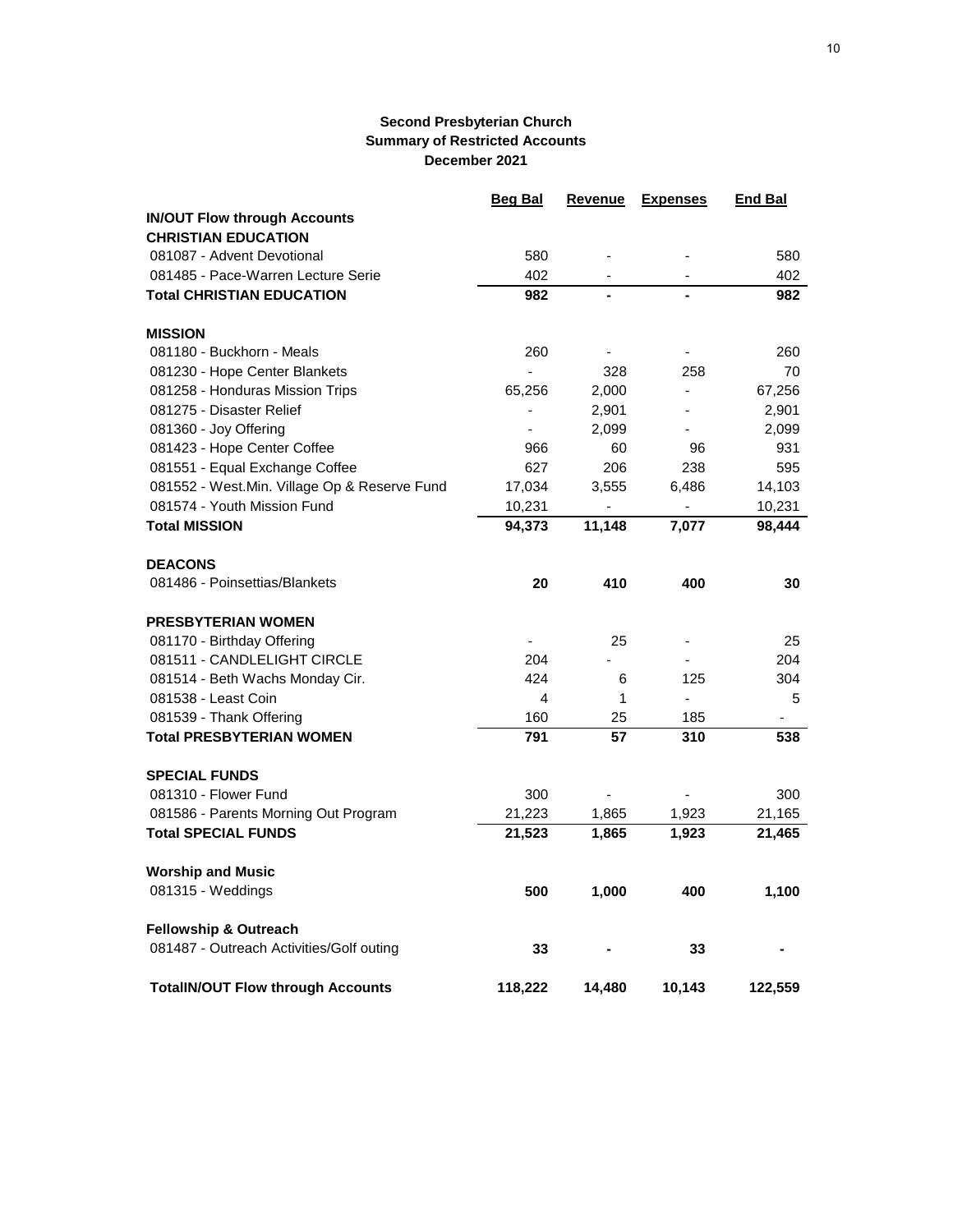|                                          | <b>Beg Bal</b> | Revenue | <b>Expenses</b> | <b>End Bal</b> |
|------------------------------------------|----------------|---------|-----------------|----------------|
| <b>MISSION</b>                           |                |         |                 |                |
| 081323 - Hunger Grant Hope Center        | 1.750          |         | 1.750           |                |
| 081330 - Habitat for Humanity            | 7,910          |         |                 | 7,910          |
| 081434 - Ministry Candidate Support      | 131            |         |                 | 131            |
| 081436 - Mission - Special gifts         | 7.915          |         |                 | 7.915          |
| 081448 - INT Mission Trips- Escrow       | 5,050          |         |                 | 5,050          |
| 081462 - Buckhorn - Special Gifts        | 3.737          |         |                 | 3,737          |
| 081504 - Tambu Memorial Scholarship Fund | 6,896          | 1.100   | 3.975           | 4,021          |
| 081530 - Refugee Resettlement            |                | 6,164   |                 | 6,164          |
| <b>Total MISSION</b>                     | 33,389         | 7.264   | 5.725           | 34.928         |

|                                               | Beg Bal | Revenue | <b>Expenses</b>          | <b>End Bal</b> |    |
|-----------------------------------------------|---------|---------|--------------------------|----------------|----|
| <b>IN/OUT Flow through Accounts</b>           |         |         |                          |                |    |
| <b>MISSION</b>                                |         |         |                          |                |    |
| 081180 - Buckhorn - Meals                     | 260     |         |                          | 260            |    |
| 081230 - Hope Center Blankets                 |         | 328     | 258                      | 70             |    |
| 081258 - Honduras Mission Trips               | 65.256  | 2,000   |                          | 67,256         |    |
| 081275 - Disaster Relief                      |         | 2,901   |                          | 2,901          |    |
| 081360 - Joy Offering                         | -       | 2,099   | $\overline{\phantom{a}}$ | 2,099          | ** |
| 081423 - Hope Center Coffee                   | 966     | 60      | 96                       | 931            |    |
| 081551 - Equal Exchange Coffee                | 627     | 206     | 238                      | 595            |    |
| 081552 - West. Min. Village Op & Reserve Fund | 17.034  | 3.555   | 6.486                    | 14.103         |    |
| 081574 - Youth Mission Fund                   | 10,231  |         |                          | 10.231         |    |
| Total MISSION                                 | 94.373  | 11.148  | 7.077                    | 98.444         |    |
|                                               |         |         |                          |                |    |

|                                       | <b>MTD Actual</b> | <b>YTD Actual</b> |
|---------------------------------------|-------------------|-------------------|
| <b>SPECIAL OFFERINGS</b>              |                   |                   |
| 041455 - The Nest                     |                   | 320               |
| 041458 - Disaster Relief              | 550               | 945               |
| 041465 - Refugee Resettlement         | 3,000             | 6,925             |
| 041400 - Special Offerings            |                   | 25                |
| 041401 - One Great Hour of Sharing    |                   | 2,823             |
| 041403 - Joy Christmas Offering       | 2,099             | 2,099             |
| 041404 - Peace Offering               |                   | 2,370             |
| 041405 - Habitat for Humanity         |                   | 800               |
| 041409 - Christmas Baskets-Westmin    | 2,080             | 3,330             |
| 041412 - Pentecost Offering           |                   | 1,170             |
| 041435 - Buckhorn                     | 150               | 1,022             |
| 041447 - God's Pantry                 | 5                 | 60                |
| 041450 - Hope Center                  | 5                 | 60                |
| 041454 - Meals on Wheels donations    |                   | 290               |
| <b>Total SPECIAL OFFERINGS</b>        | 7,889             | 22,239            |
| <b>SPECIAL OFFERINGS PD OUT</b>       |                   |                   |
| 052012 - Pentecost Offering           |                   | 1,170             |
| 052020 - One Great Hour of Sharing    |                   | 2,823             |
| 052040 - Joy Christmas Offering       | 2,099             | 2,099             |
| 052050 - Special Offerings            |                   | 25                |
| 052060 - Peace Offering Desg          |                   | 2,370             |
| 052170 - Christmas Baskets-Westmin    | 3,080             | 3,330             |
| 052120 - Buckhorn Desg                | 1,022             | 1,022             |
| 052160 - Hope Center Desg             | 60                | 60                |
| 052190 - God's PantryDesg             | 60                | 60                |
| 052200 - Habitat for Humanity Desg    |                   | 800               |
| 052208 - The Nest Desg                | 100               | 320               |
| 052210 - Disaster Relief Fund         | 550               | 945               |
| 052257 - Meals on WheelsDesg          |                   | 290               |
| 052301 - Refugee Resettlement Desg    | 6,925             | $6,925$ *         |
| <b>Total SPECIAL OFFERINGS PD OUT</b> | 13,896            | 22,239            |

*\* moved to restricted #81530, to be used as needed*

*\*\* moved to restricted, will send to Presbytery in January*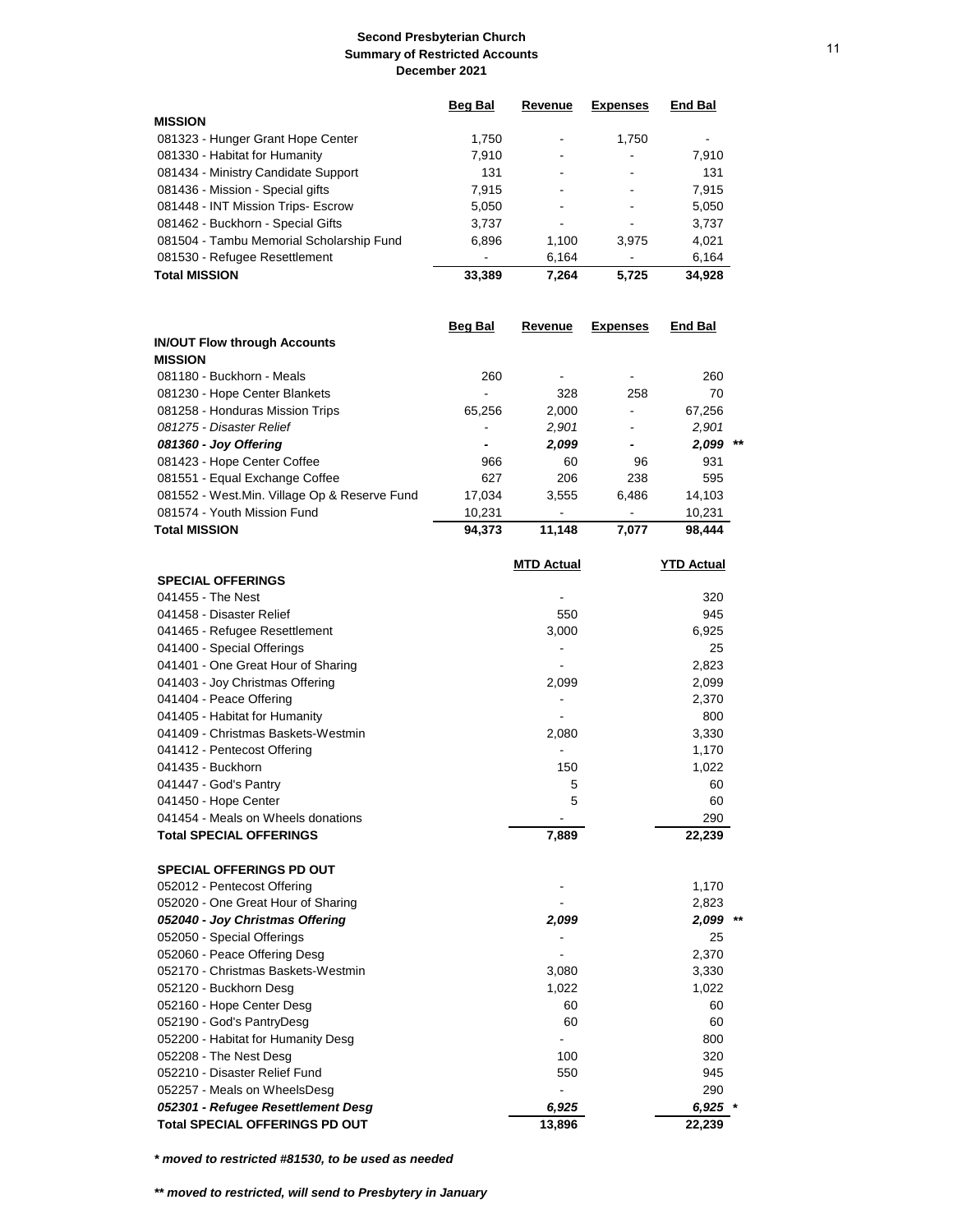|                                                                     | Beg Bal                  | <u>Revenue</u>           | <u>Expenses</u>                            | <b>End Bal</b>   |
|---------------------------------------------------------------------|--------------------------|--------------------------|--------------------------------------------|------------------|
| <b>CHRISTIAN EDUCATION</b>                                          |                          |                          |                                            |                  |
| 081300 - Forum Fund                                                 | 505                      |                          |                                            | 505              |
| 081400 - Library                                                    | 392                      |                          |                                            | 392              |
| 081432 - Adult Bible Study Memorial Fund                            | 4,022                    |                          |                                            | 4,022            |
| <b>Total CHRISTIAN EDUCATION</b>                                    | 4,920                    |                          |                                            | 4,920            |
| <b>FELLOWSHIP</b>                                                   |                          |                          |                                            |                  |
| 081610 - Equipment - Fellowship                                     |                          | 2,392                    |                                            | 2,392            |
|                                                                     |                          |                          |                                            |                  |
| <b>MISSION</b>                                                      |                          |                          |                                            |                  |
| 081323 - Hunger Grant Hope Center                                   | 1,750                    |                          | 1,750                                      |                  |
| 081330 - Habitat for Humanity                                       | 7,910                    |                          |                                            | 7,910            |
| 081434 - Ministry Candidate Support                                 | 131                      |                          |                                            | 131              |
| 081436 - Mission - Special gifts                                    | 7,915                    |                          | $\blacksquare$                             | 7,915            |
| 081448 - INT Mission Trips- Escrow                                  | 5,050                    |                          |                                            | 5,050            |
| 081462 - Buckhorn - Special Gifts                                   | 3,737                    |                          |                                            | 3,737            |
| 081504 - Tambu Memorial Scholarship Fund                            | 6,896                    | 1,100                    | 3,975                                      | 4,021            |
| 081530 - Refugee Resettlement                                       | ÷,                       | 6,164                    | $\overline{\phantom{a}}$                   | 6,164            |
| <b>Total MISSION</b>                                                | 33,389                   | 7,264                    | 5,725                                      | 34,928           |
|                                                                     |                          |                          |                                            |                  |
| TRUSTEES                                                            |                          |                          |                                            |                  |
| 081130 - Archives Committee                                         | 3,852                    |                          |                                            | 3,852            |
| 081284 - Equip. Replacement Escrow                                  | 9,402                    | 5,208                    | $\overline{\phantom{a}}$                   | 14,610           |
| 081285 - Emergency Maintena Escrow                                  | 7,161                    |                          |                                            | 7,161            |
| 081286 - Paint Escrow                                               | 2,848                    |                          |                                            | 2,848            |
| 081296 - Emergency Utility Acct.                                    | 5,268                    |                          |                                            | 5,268            |
| 081389 - BF Escrow - Organ                                          | 20,593                   | 83                       |                                            | 20,676           |
| 081392 - Tuckpointing - Escrow                                      | (334)                    | 333                      | $\overline{a}$                             | (1)              |
| 081398 - Special Gift -Misc/Bequests<br>081399 - Bld Use Account    | 6,000                    | 4,500<br>50              |                                            | 10,500<br>15,745 |
| 081433 - Custodial Equipment                                        | 15,695<br>1,178          | $\overline{\phantom{a}}$ |                                            | 1,178            |
| 081441 - Bus Acquisition Fund                                       | 24,225                   | 167                      | $\blacksquare$                             | 24,391           |
| 081590 - AV Sanct Team Escrow Fund                                  | 464                      |                          |                                            | 464              |
| <b>Total TRUSTEES</b>                                               | 96,354                   | 10,342                   |                                            | 106,695          |
|                                                                     |                          |                          |                                            |                  |
| <b>MUSIC/WORSHIP</b>                                                |                          |                          |                                            |                  |
| 081125 - Hymnal's                                                   | $\overline{\phantom{a}}$ |                          |                                            |                  |
| 081301 - Chancel Choir Benev. Fund                                  | 380                      |                          |                                            | 380              |
| 081317 - Worship Equipment/Supplies                                 | 848                      |                          |                                            | 848              |
| 081438 - Memorial Gift - Music                                      | 1,477                    |                          |                                            | 1,477            |
| 081453 - Handbells                                                  | ٠                        | 938                      | Ĭ.                                         | 938              |
| 081600 - Special Music Programs                                     | 19,383                   | 250                      | 750                                        | 18,883           |
| 081601 - Montreat                                                   | 1,000                    |                          | -                                          | 1,000            |
| <b>Total MUSIC/WORSHIP</b>                                          | 23,089                   | 1,188                    | 750                                        | 23,527           |
|                                                                     |                          |                          |                                            |                  |
| <b>PASTORS/SESSION</b>                                              |                          |                          |                                            |                  |
| 081224 - Children & Youth Dir. Cont Ed                              | 1,800                    | 1,500                    | $\overline{\phantom{a}}$                   | 3,300            |
| 081225 - Sr. Pastor Cont'g Ed.                                      | 7,414                    | -                        | 701                                        | 6,714            |
| 081239 - Music Director Cont Ed<br>081242 - Parish Nurse Cont'g Ed. | 600<br>162               | 600<br>100               | $\overline{\phantom{0}}$<br>$\blacksquare$ | 1,200<br>262     |
| 081243 - Director of Finance - Cont'g Ed                            | 2,703                    | 273                      |                                            | 2,976            |
| 081244 - Parish Nurse Discretionary Fund                            | 3,478                    | 1,000                    |                                            | 4,478            |
| 081246 - Outreach Director Cont Ed                                  | 1,574                    | 310                      |                                            | 1,884            |
| 081260 - Session Discretionary Fund                                 | 18,538                   | $\overline{\phantom{a}}$ | 7                                          | 18,532           |
| 081280 - Pastor Discretionary                                       | 1,951                    |                          |                                            | 1,951            |
| 081281 - Staff Training                                             | 3,107                    |                          |                                            | 3,107            |
| 081426 - Special Gifts or Grants                                    | 17,574                   |                          |                                            | 17,574           |
| 081428 - Office Equipment Escrow                                    | 39                       |                          |                                            | 39               |
| 081534 - Session Discretionary Surplus                              | 27,430                   |                          | 7,480                                      | 19,950           |
| <b>Total PASTORS/SESSION</b>                                        | 86,370                   | 3,784                    | 8,187                                      | 81,966           |
|                                                                     |                          |                          |                                            |                  |
| <b>SPECIAL FUNDS</b>                                                |                          |                          |                                            |                  |
| 081440 - Memorials Income                                           | 22,672                   | 1,050                    |                                            | 23,722           |
|                                                                     |                          |                          |                                            |                  |
| <b>Total Restricted</b>                                             | 266,794                  | 26,020                   | 14,662                                     | 278,150          |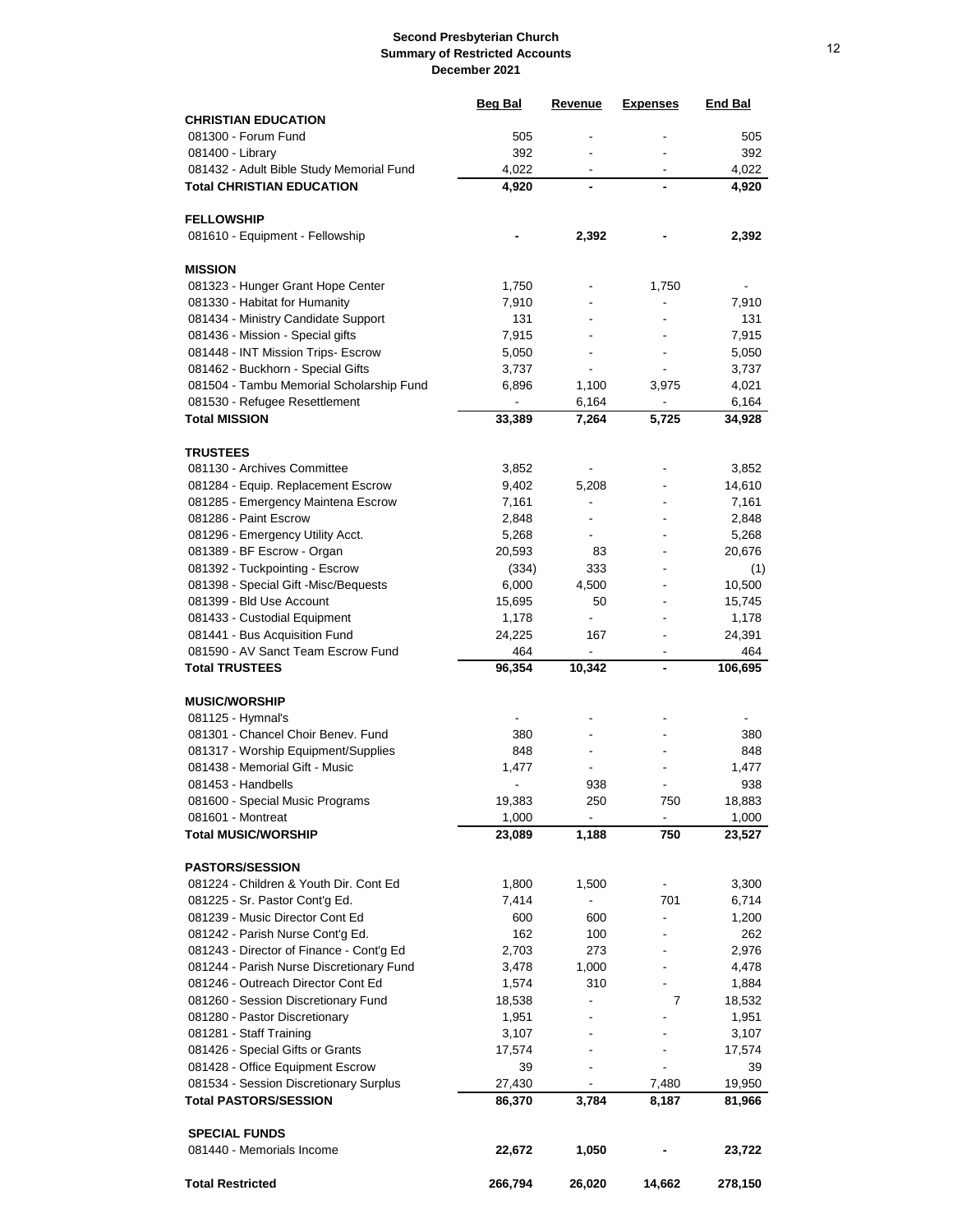#### **Second Presbyterian Church Revenues & Expenses Fund: Meals on Wheels December 2021**

|                                              | Dec 2021 | <b>YTD 2021</b> | Dec 2020 | <b>YTD 2020</b> | <b>YTD 2019</b> |
|----------------------------------------------|----------|-----------------|----------|-----------------|-----------------|
| <b>Revenues</b>                              |          |                 |          |                 |                 |
| 092100 - Client Meals                        | 12,671   | 100,547         | 9,033    | 103,660         | 67,022          |
| 092110 - Donations - In Memory/Honor         |          | 4,650           | 325      | 5,751           | 1,175           |
| 092115 - Donations                           | 500      | 950             | 1,220    | 1,535           | 1,700           |
| 092120 - Donations - Second Pres Church      |          | 1,225           | 400      | 1,694           | 1,475           |
| 092125 - Donations from Clients              |          |                 |          | 66              | 150             |
| 092130 - Donations fromMOW Central Office    | 2,000    | 2,681           |          | 5,786           | 6,000           |
| 092135 - Mother's Day Donations              |          | 4,340           |          | 4,065           | 2,114           |
| 092140 - Interest - Traditional Checking     | 19       | 260             | 25       | 218             | 161             |
| 092145 - Interest - Traditional Savings      | 7        | 40              | 12       | 49              | 53              |
| <b>Total Revenues</b>                        | 15,197   | 114,694         | 11,015   | 122,824         | 79,850          |
| <b>Expenses</b>                              |          |                 |          |                 |                 |
| 092510 - Bank Fees                           |          | 36              | 4        | 38              | 4               |
| 092515 - Computer Expenses                   |          | 350             |          |                 |                 |
| 092520 - Copier Usage Fee                    |          | 1               |          | 0               | 5               |
| 092530 - Equipment                           |          | 888             |          | 286             | 424             |
| 092535 - Food                                | 5,129    | 41,155          | 5,138    | 43,707          | 43,072          |
| 092536 - Food - Fuel Charges/Freight         | 7        | 85              |          | 14              | 169             |
| 092540 - Food Supplies                       | 1,468    | 10,855          | 150      | 8,670           | 5,996           |
| 092541 - Food Supplies - Fuel Charge/Freight | 17       | 99              |          | 83              | 92              |
| 092545 - Health Dept - Food Mgr Registry     |          |                 |          | 40              | 190             |
| 092550 - Miscellaneous                       | 80       | 886             |          | 281             | 539             |
| 092555 - Office Supplies                     | 97       | 513             | 64       | 466             | 157             |
| 092560 - Payroll Processing Fees             | 9        | 172             | 17       | 226             | 250             |
| 092565 - Payroll Taxes                       | 182      | 1,904           | 159      | 2,073           | 2,106           |
| 092570 - Phone                               | 64       | 775             | 62       | 651             | 838             |
| 092575 - Repairs & Maintenance               |          | 400             | ÷,       | 3,273           | 294             |
| 092580 - Salaries                            | 2,309    | 21,648          | 1,801    | 23,786          | 24,208          |
| 092581 - Salaries - Substitute Cook          | 435      | 4,255           | 100      | 600             |                 |
| 092585 - Salaries - Financial                | 276      | 3,315           | 276      | 3,315           | 3,315           |
| 092590 - Facility Use                        | 250      | 3,000           | 250      | 3,016           | 3,000           |
| <b>Total Expenses</b>                        | 10,321   | 90,339          | 8,021    | 90,525          | 84,659          |
| <b>Net Total</b>                             | 4,875    | 24,355          | 2,994    | 32,299          | (4,809)         |

#### **Balance Sheet Fund: Meals on Wheels December 2021**

#### **CURRENT ASSETS**

| <b>Total CURRENT ASSETS</b>          | 100.496 |
|--------------------------------------|---------|
| 010045 - TB Meals On Wheels Savings  | 10.764  |
| 010040 - TB Meals on Wheels Checking | 89.732  |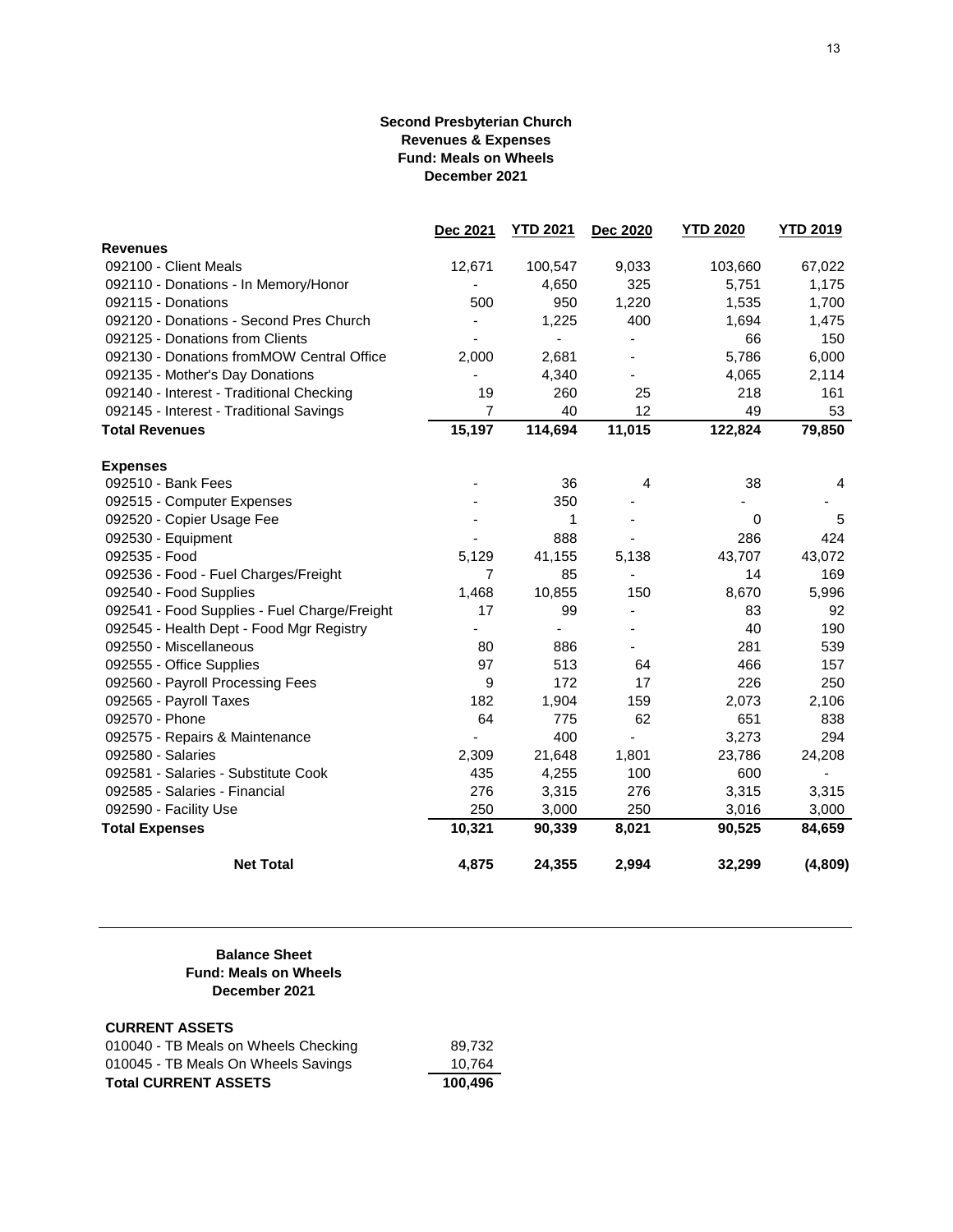|                                                    | Proposed 2022        |                                 |
|----------------------------------------------------|----------------------|---------------------------------|
|                                                    | <b>Annual Budget</b> |                                 |
| <b>Revenues</b>                                    |                      |                                 |
| <b>CONTRIBUTIONS</b>                               |                      |                                 |
| 041110 - Pledges-Current                           | 1,101,730            |                                 |
| 041120 - Pledges-Previous Year                     | 9,970                |                                 |
| 041130 - Pledges-Next Year                         | 29,530               |                                 |
| 041210 - Plate-Identified Gifts                    | 152,745              |                                 |
| 041215 - Plate-Loose Offering                      | 2,955                |                                 |
| <b>Total CONTRIBUTIONS</b>                         |                      | 1,296,930 based on 2021 actuals |
| <b>OTHER REVENUE</b>                               |                      |                                 |
| 043040 - Interest Income                           | 2,520                |                                 |
| 043050 - Miscellaneous Income                      |                      |                                 |
| 043060 - Meals on Wheels                           | 3,000                |                                 |
| <b>Total OTHER REVENUE</b>                         | 5,520                |                                 |
| <b>Total Revenues</b>                              |                      | 1,302,450 based on 2021 actual  |
| <b>Expenses</b>                                    |                      |                                 |
| <b>Total PERSONNEL</b>                             | 695,500              |                                 |
| <b>Total BENEVOLENCES</b>                          | 219,530              |                                 |
| <b>Total DEACONS</b>                               | 515                  |                                 |
| <b>Total COMMUNITY LIFE</b>                        | 20,000               |                                 |
| <b>Total CHILDREN'S &amp; YOUTH MINISTRY</b>       | 20,150               |                                 |
| <b>Total FAITH FORMATION</b>                       | 1,250                |                                 |
| <b>Total MUSIC &amp; WORSHIP</b>                   | 34,900               |                                 |
| <b>Total ADMINISTRATION</b>                        | 77,900               |                                 |
| <b>Total BUILDING MAINTENANCE</b>                  | 292,000              |                                 |
| <b>Transfer from missions- MOW &amp; Preschool</b> | (30,000)             |                                 |
| <b>Total Expenses</b>                              | 1,331,745            |                                 |
|                                                    |                      |                                 |